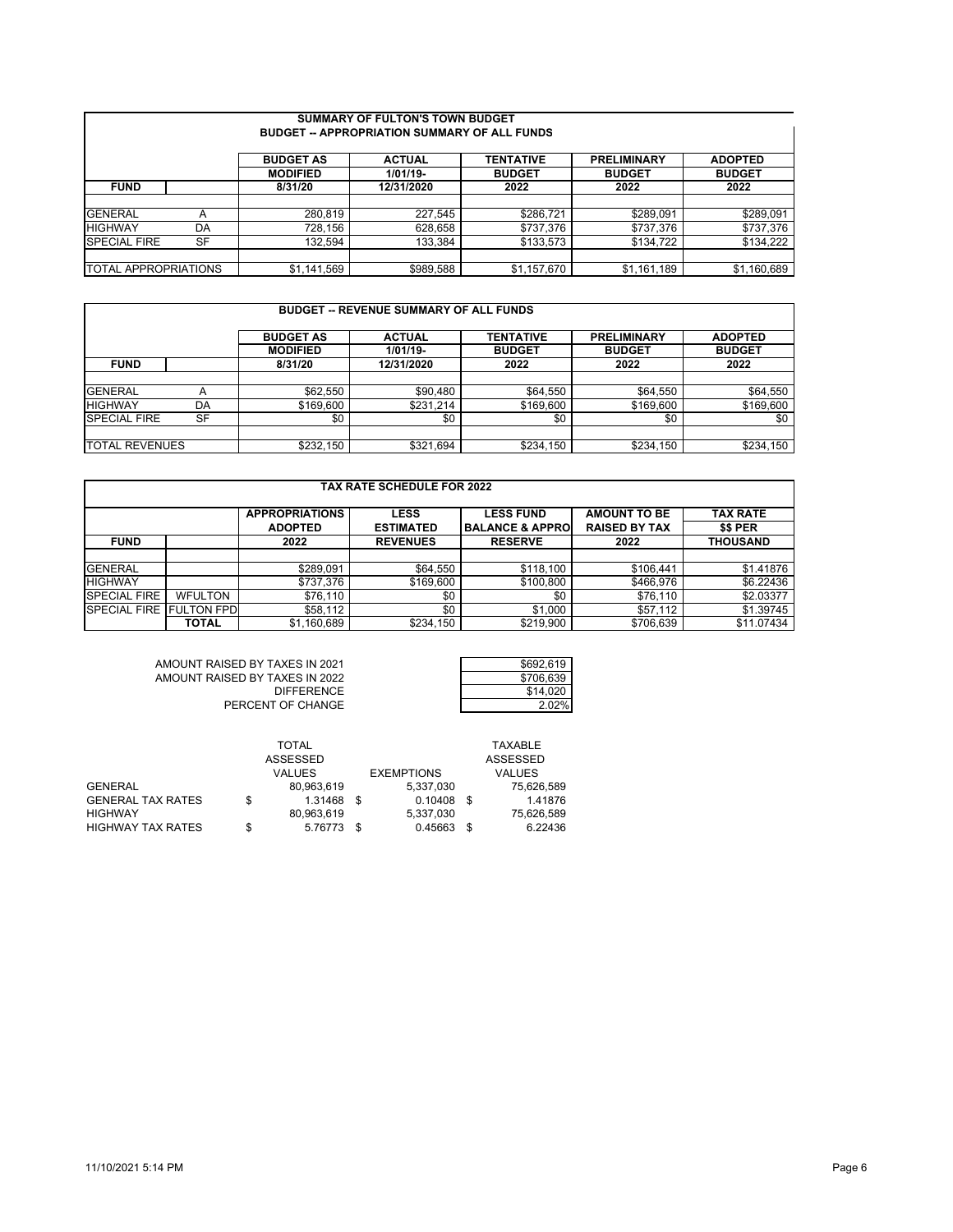| <b>SUPERVISOR'S</b>                                 |                         |                                                                         |                                         |                                           |                                             |                                         |  |  |
|-----------------------------------------------------|-------------------------|-------------------------------------------------------------------------|-----------------------------------------|-------------------------------------------|---------------------------------------------|-----------------------------------------|--|--|
| <b>ACCOUNTS</b>                                     | <b>CODE</b>             | <b>ACTUAL</b><br><b>EXPENDITURES</b><br>2020                            | <b>ADOPTED</b><br><b>BUDGET</b><br>2021 | <b>TENTATIVE</b><br><b>BUDGET</b><br>2022 | <b>PRELIMINARY</b><br><b>BUDGET</b><br>2022 | <b>ADOPTED</b><br><b>BUDGET</b><br>2022 |  |  |
|                                                     |                         |                                                                         |                                         |                                           |                                             |                                         |  |  |
|                                                     |                         | <b>GENERAL FUND APPROPRIATIONS</b><br><b>GENERAL GOVERNMENT SUPPORT</b> |                                         |                                           |                                             |                                         |  |  |
| <b>TOWN BOARD</b>                                   |                         |                                                                         |                                         |                                           |                                             |                                         |  |  |
| Board, personal                                     | A1010.1                 | 7,200                                                                   | 7,200                                   | 7,200                                     | 7,200                                       | 7,200                                   |  |  |
| Board, contractual                                  | A1010.4                 |                                                                         | 100                                     | 100                                       | 100                                         | 100                                     |  |  |
|                                                     | <b>TOTAL</b>            | 7,200                                                                   | 7,300                                   | 7,300                                     | 7,300                                       | 7,300                                   |  |  |
| <b>JUSTICE</b>                                      |                         |                                                                         |                                         |                                           |                                             |                                         |  |  |
| Justice, personal                                   | A1110.1                 | $\blacksquare$                                                          | 5.000                                   | 5,000                                     | 5,000                                       | 5,000                                   |  |  |
| Justice Clerk, personal                             | A1110.1a                |                                                                         | 4,000                                   | 4,000                                     | 3,000                                       | 3,000                                   |  |  |
| Justice, contractual                                | A1110.4<br><b>TOTAL</b> | 1,240                                                                   | 2,500                                   | 2,500                                     | 2,500                                       | 2,500                                   |  |  |
| <b>SUPERVISOR</b>                                   |                         | 1,240                                                                   | 11,500                                  | 11,500                                    | 10,500                                      | 10,500                                  |  |  |
| Supervisor, personal                                | A1220.1                 | 5,000                                                                   | 5,000                                   | 5,000                                     | 5,000                                       | 5,000                                   |  |  |
| Supervisor, contractual                             | A1220.4                 | 897                                                                     | 1,500                                   | 1,500                                     | 1,500                                       | 1,500                                   |  |  |
|                                                     | <b>TOTAL</b>            | 5,897                                                                   | 6,500                                   | 6,500                                     | 6,500                                       | 6,500                                   |  |  |
| INDEPENDENT ACCOUNTING                              |                         |                                                                         |                                         |                                           |                                             |                                         |  |  |
| Auditor, contractual                                | A1320.4                 | 6,500                                                                   | 8,300                                   | 8,300                                     | 8,300                                       | 8,300                                   |  |  |
|                                                     | <b>TOTAL</b>            | 6,500                                                                   | 8,300                                   | 8,300                                     | 8,300                                       | 8,300                                   |  |  |
| <b>ASSESSORS</b>                                    |                         |                                                                         |                                         |                                           |                                             |                                         |  |  |
| Assessor, personal                                  | A1355.1                 | 15,700                                                                  | 16,000                                  | 16,320                                    | 16,320                                      | 16,320                                  |  |  |
| Assessment, equipment                               | A1355.2<br>A1355.4      |                                                                         |                                         |                                           |                                             |                                         |  |  |
| Assessor, contractual                               | <b>TOTAL</b>            | 573<br>16,273                                                           | 1,500<br>17,500                         | 1,500<br>17,820                           | 1,500<br>17,820                             | 1,500<br>17,820                         |  |  |
| <b>TOWN CLERK</b>                                   |                         |                                                                         |                                         |                                           |                                             |                                         |  |  |
| Clerk, personal                                     | A1410.1                 | 18,000                                                                  | 18,500                                  | 18,870                                    | 19,500                                      | 19,500                                  |  |  |
| Clerk deputy, personal                              | A1410.1a                | $\blacksquare$                                                          | $\blacksquare$                          | $\blacksquare$                            | $\blacksquare$                              | $\sim$                                  |  |  |
| Clerk, equipment                                    | A1410.2                 | $\blacksquare$                                                          | $\blacksquare$                          | $\blacksquare$                            | $\blacksquare$                              | $\sim$                                  |  |  |
| Clerk, contractual                                  | A1410.4                 | 5,072                                                                   | 5,000                                   | 5,000                                     | 5,000                                       | 5,000                                   |  |  |
|                                                     | <b>TOTAL</b>            | 23,072                                                                  | 23,500                                  | 23,870                                    | 24,500                                      | 24,500                                  |  |  |
| <b>ATTORNEY</b>                                     |                         |                                                                         |                                         |                                           |                                             |                                         |  |  |
| Attorney, personal                                  | A1420.1                 | 3,978                                                                   | 3,978                                   | 4,058                                     | 4,058                                       | 4,058                                   |  |  |
| Attorney, contractual                               | A1420.4                 | 340                                                                     | 350                                     | 350                                       | 350                                         | 350                                     |  |  |
| <b>BOOKKEEPER</b>                                   | <b>TOTAL</b>            | 4,318                                                                   | 4,328                                   | 4,408                                     | 4,408                                       | 4,408                                   |  |  |
| Bookkeeper, personal                                | A1430.1                 | 6,980                                                                   | 7,200                                   | 7,344                                     | 7,344                                       | 7,344                                   |  |  |
| Bookkeeper, contractual                             | A1430.4                 | $\overline{275}$                                                        | 875                                     | 875                                       | 875                                         | 875                                     |  |  |
|                                                     | <b>TOTAL</b>            | 7,255                                                                   | 8,075                                   | 8,219                                     | 8,219                                       | 8,219                                   |  |  |
| <b>BUILDINGS</b>                                    |                         |                                                                         |                                         |                                           |                                             |                                         |  |  |
| Buildings, equipment                                | A1460.2                 | $\blacksquare$                                                          | $\overline{a}$                          | $\mathbf{r}$                              | $\blacksquare$                              | $\sim$                                  |  |  |
| Buildings, contractual                              | A1620.4                 | 10,656                                                                  | 19,500                                  | 19,500                                    | 19,500                                      | 19,500                                  |  |  |
| Buildings, heat                                     | A1620.415               | 4,422                                                                   | 8,000                                   | 8,500                                     | 8,500                                       | 8,500                                   |  |  |
|                                                     | <b>TOTAL</b>            | 15,078                                                                  | 27,500                                  | 28,000                                    | 28,000                                      | 28,000                                  |  |  |
| <b>SPECIAL ITEMS</b>                                |                         |                                                                         |                                         |                                           |                                             |                                         |  |  |
| Unallocated insurance<br>Municipal association dues | A1910.4<br>A1920.4      | 19,676<br>600                                                           | 20,500<br>700                           | 22,000<br>700                             | 22,000<br>700                               | 22,000<br>700                           |  |  |
| Judgement & claims                                  | A1930.4                 | $\blacksquare$                                                          | 250                                     | 250                                       | 250                                         | 250                                     |  |  |
| Land purchase                                       | A1940.2                 | 7,000                                                                   |                                         | $\blacksquare$                            |                                             |                                         |  |  |
| Contingent                                          | A1990.4                 | $\blacksquare$                                                          | 1,500                                   | 1,500                                     | 1,500                                       | 1,500                                   |  |  |
|                                                     | <b>TOTAL</b>            | 27,276                                                                  | 22,950                                  | 24,450                                    | 24,450                                      | 24,450                                  |  |  |
| <b>Total General Government Support</b>             |                         | 114,109                                                                 | 137,453                                 | 140,367                                   | 139,997                                     | 139,997                                 |  |  |
| PUBLIC SAFETY                                       |                         |                                                                         |                                         |                                           |                                             |                                         |  |  |
| <b>DOG CONTROL</b>                                  |                         |                                                                         |                                         |                                           |                                             |                                         |  |  |
| Control of dogs, personal                           | A3510.1                 | 3,224                                                                   | 3,500                                   | 3,500                                     | 3,500                                       | 3,500                                   |  |  |
| Control of dogs, contractual                        | A3510.4                 | 800                                                                     | 1,750                                   | 1,750                                     | 1,750                                       | 1,750                                   |  |  |
| <b>RESCUE SQUAD</b>                                 | <b>TOTAL</b>            | 4,024                                                                   | 5,250                                   | 5,250                                     | 5,250                                       | 5,250                                   |  |  |
| Rescue squad, contractual                           | A3625.4                 | 1,500                                                                   | 2,500                                   | 2,500                                     | 2,500                                       | 2,500                                   |  |  |
|                                                     | <b>TOTAL</b>            | 1,500                                                                   | 2,500                                   | 2,500                                     | 2,500                                       | 2,500                                   |  |  |
| <b>HUD GRANT</b>                                    |                         |                                                                         |                                         |                                           |                                             |                                         |  |  |
| <b>HUD Grant Application</b>                        | A3989.4                 | $\blacksquare$                                                          | 1,000                                   | 1,000                                     | 1,000                                       | 1,000                                   |  |  |
|                                                     | <b>TOTAL</b>            |                                                                         | 1,000                                   | 1,000                                     | 1,000                                       | 1,000                                   |  |  |
| <b>Total Public Safety</b>                          |                         | 5,524                                                                   | 8,750                                   | 8,750                                     | 8,750                                       | 8,750                                   |  |  |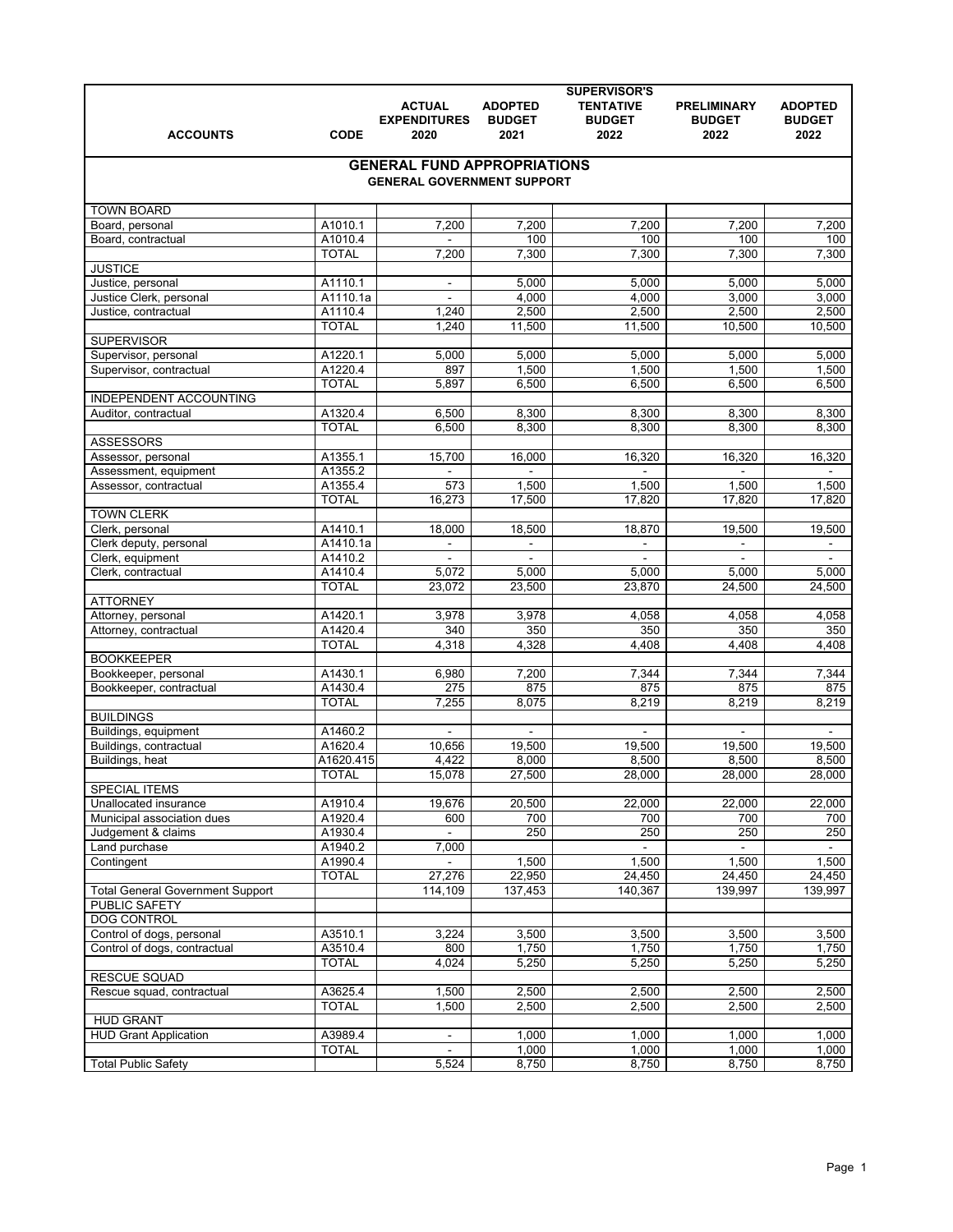|                                            |              |                                              |                                         | <b>SUPERVISOR'S</b>                       |                                             |                                         |
|--------------------------------------------|--------------|----------------------------------------------|-----------------------------------------|-------------------------------------------|---------------------------------------------|-----------------------------------------|
|                                            | <b>CODE</b>  | <b>ACTUAL</b><br><b>EXPENDITURES</b><br>2020 | <b>ADOPTED</b><br><b>BUDGET</b><br>2021 | <b>TENTATIVE</b><br><b>BUDGET</b><br>2022 | <b>PRELIMINARY</b><br><b>BUDGET</b><br>2022 | <b>ADOPTED</b><br><b>BUDGET</b><br>2022 |
| <b>HEALTH</b>                              |              |                                              |                                         |                                           |                                             |                                         |
| <b>REGISTRAR OF VITAL STATISTICS</b>       |              |                                              |                                         |                                           |                                             |                                         |
| Registrar of vital statistics, contractual | A4020.4      | 430                                          | 400                                     | 400                                       | 400                                         | 400                                     |
|                                            | <b>TOTAL</b> | 430                                          | 400                                     | 400                                       |                                             | 400                                     |
| <b>Total Health</b>                        |              | 430                                          | 400                                     | 400                                       | 400<br>400                                  | 400                                     |
| SUPERINTENDENT OF HIGHWAY                  |              |                                              |                                         |                                           |                                             |                                         |
| Superintendent of highway, personal        | A5010.1      | 50,888                                       |                                         | 54,060                                    | 57,000                                      | 57,000                                  |
| Superintendent of highway, equipment       | A5010.4      |                                              | 53,000                                  |                                           |                                             |                                         |
| Superintendent of highway, contractual     | A5010.4      | 291                                          | 300                                     | 300                                       | 300                                         | 300                                     |
|                                            | <b>TOTAL</b> | 51.179                                       | 53,300                                  | 54,360                                    | 57,300                                      | 57,300                                  |
| <b>Total Transportation</b>                |              | 51.179                                       | 53,300                                  | 54,360                                    | 57,300                                      | 57,300                                  |
| YOUTH PROGRAMS                             |              |                                              |                                         |                                           |                                             |                                         |
| Joint Youth Rec.                           | A7310.4      | 894                                          | 13,041                                  | 13,950                                    | 13,950                                      | 13,950                                  |
|                                            | <b>TOTAL</b> | 894                                          | 13,041                                  | 13,950                                    | 13,950                                      | 13,950                                  |
| <b>HISTORIAN</b>                           |              |                                              |                                         |                                           |                                             |                                         |
| Historian, personal                        | A7510.1      | 500                                          | 500                                     | 500                                       | 500                                         | 500                                     |
| Historian, contractual                     | A7510.4      |                                              | 200                                     | 200                                       | 200                                         | 200                                     |
|                                            | <b>TOTAL</b> | 500                                          | 700                                     | 700                                       | 700                                         | 700                                     |
| <b>Total Culture &amp; Recreation</b>      |              | 1,394                                        | 13,741                                  | 14,650                                    | 14.650                                      | 14,650                                  |
| <b>BUILDING INSPECTOR/CODE ENFORCEMENT</b> |              |                                              |                                         |                                           |                                             |                                         |
| Building Inspector, personal               | A8010.1      | 9,500                                        | 10.000                                  | 10,200                                    | 10,000                                      | 10,000                                  |
| Building Inspector, equipment              | A8010.2      |                                              |                                         |                                           |                                             |                                         |
| Building Inspector, contractual            | A8010.4      | 303                                          | 500                                     | 500                                       | 500                                         | 500                                     |
|                                            | <b>TOTAL</b> | 9,803                                        | 10,500                                  | 10.700                                    | 10,500                                      | 10.500                                  |
| PLANNING BOARD                             |              |                                              |                                         |                                           |                                             |                                         |
| Planning, personal                         | A8020.1      | $\blacksquare$                               | 2,000                                   | 2,000                                     | 2,000                                       | 2,000                                   |
| Planning, contractual                      | A8020.4      | 775                                          | 300                                     | 300                                       | 300                                         | 300                                     |
|                                            | <b>TOTAL</b> | 775                                          | 2,300                                   | 2,300                                     | 2,300                                       | 2,300                                   |
| <b>GARBAGE</b>                             |              |                                              |                                         |                                           |                                             |                                         |
| Refuse & garbage, personal                 | A8160.1      | 2,090                                        | 2,200                                   | 2,244                                     | 2,244                                       | 2,244                                   |
| Refuse & garbage, contractual              | A8160.4      | 2,933                                        | 750                                     | 1,000                                     | 1,000                                       | 1,000                                   |
|                                            | <b>TOTAL</b> | 5,023                                        | 2,950                                   | 3,244                                     | 3,244                                       | 3,244                                   |
|                                            |              |                                              |                                         |                                           |                                             |                                         |
| Emergency disaster works, contract         | A8760.4      | $\blacksquare$                               | $\blacksquare$                          | $\blacksquare$                            | $\blacksquare$                              | $\blacksquare$                          |
|                                            | <b>TOTAL</b> | $\mathbf{r}$                                 | L.                                      | $\blacksquare$                            | $\blacksquare$                              | $\blacksquare$                          |
| <b>CEMETERIES</b>                          |              |                                              |                                         |                                           |                                             |                                         |
| Cemeteries, contractual                    | A8810.4      |                                              | 200                                     | 200                                       | 200                                         | 200                                     |
|                                            | <b>TOTAL</b> |                                              | 200                                     | 200                                       | 200                                         | 200                                     |
| Total Home & Comm. Svces.                  |              | 15,601                                       | 15,950                                  | 16.444                                    | 16,244                                      | 16.244                                  |
| <b>EMPLOYEE BENEFITS</b>                   |              |                                              |                                         |                                           |                                             |                                         |
| Employee benefit-state retirement          | A9010.8      | 13,969                                       | 18.000                                  | 18,000                                    | 18,000                                      | 18,000                                  |
| Employee benefit-social security           | A9030.8      | 9,180                                        | 9,975                                   | 10,500                                    | 10,500                                      | 10,500                                  |
| Employee benefit-workers compensation      | A9040.8      | 5,928                                        | 10,500                                  | 10,500                                    | 10,500                                      | 10,500                                  |
| Employee benefit-unemployment              | A9050.8      | $\blacksquare$                               | ۰                                       | $\blacksquare$                            | $\blacksquare$                              |                                         |
| Employee benefit-health insurance          | A9060.8      | 10,231                                       | 12,750                                  | 12,750                                    | 12,750                                      | 12,750                                  |
|                                            | <b>TOTAL</b> | 39.308                                       | 51,225                                  | 51,750                                    | 51,750                                      | 51,750                                  |
| <b>FUND TRANSFERS</b>                      |              |                                              |                                         |                                           |                                             |                                         |
| Transfer to other funds                    | A9901.9      | $\blacksquare$                               | $\blacksquare$                          | $\blacksquare$                            | $\blacksquare$                              | $\blacksquare$                          |
| Interfund transfers                        | A9950.9      | $\blacksquare$                               | ٠                                       | $\blacksquare$                            | $\blacksquare$                              |                                         |
|                                            | <b>TOTAL</b> |                                              |                                         |                                           |                                             |                                         |
| <b>Total General Fund Appropriations</b>   |              |                                              |                                         |                                           |                                             |                                         |
| and other uses                             |              | 227,545                                      | 280,819                                 | 286,721                                   | 289,091                                     | 289,091                                 |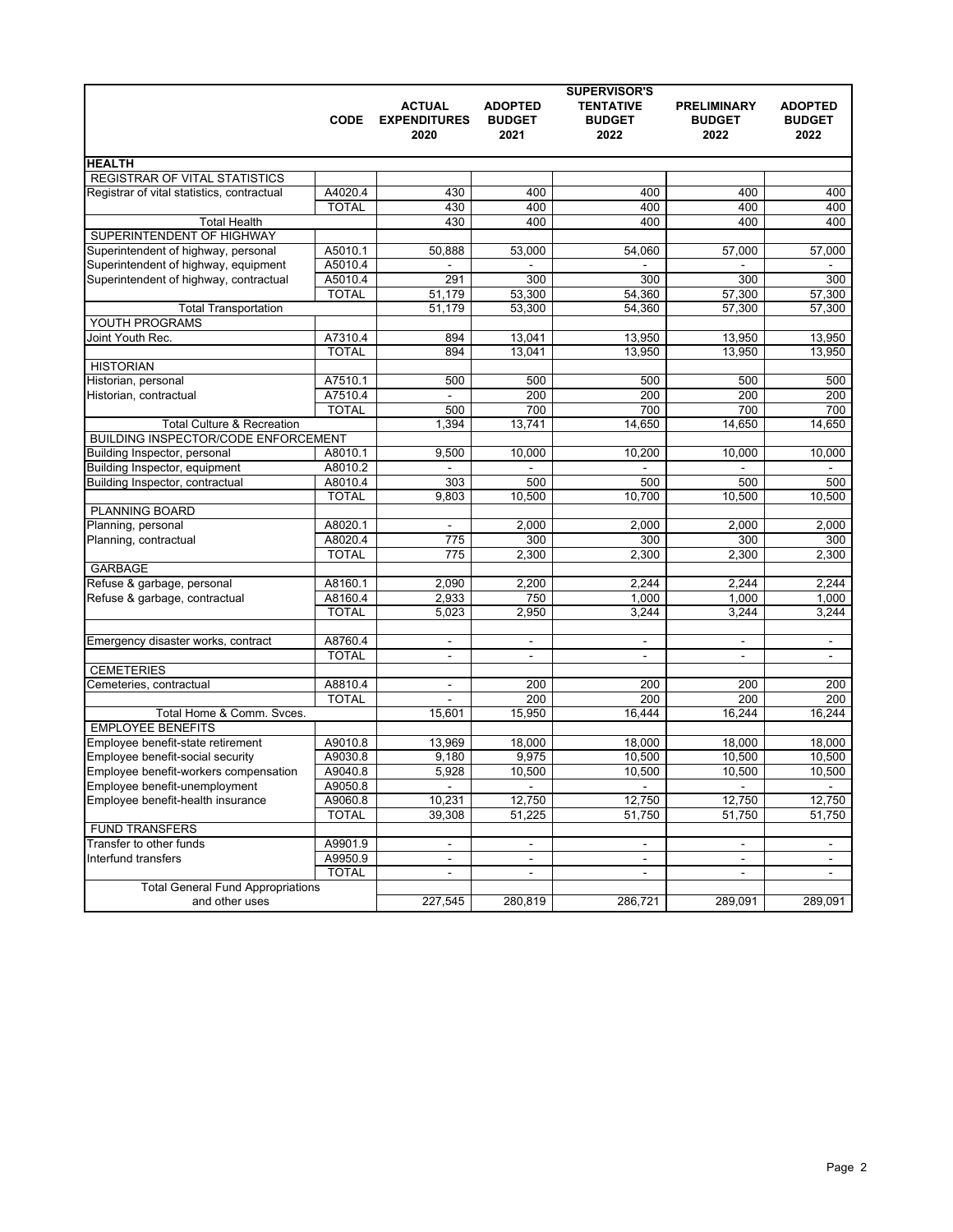| <b>GENERAL FUND REVENUES</b>           |             |                 |                          |                          |                    |                |  |  |  |  |
|----------------------------------------|-------------|-----------------|--------------------------|--------------------------|--------------------|----------------|--|--|--|--|
|                                        |             |                 |                          | <b>SUPERVISOR'S</b>      |                    |                |  |  |  |  |
|                                        |             | <b>ACTUAL</b>   | <b>ADOPTED</b>           | <b>TENTATIVE</b>         | <b>PRELIMINARY</b> | <b>ADOPTED</b> |  |  |  |  |
|                                        | <b>CODE</b> | <b>REVENUES</b> | <b>BUDGET</b>            | <b>BUDGET</b>            | <b>BUDGET</b>      | <b>BUDGET</b>  |  |  |  |  |
|                                        |             | 2020            | 2021                     | 2022                     | 2022               | 2022           |  |  |  |  |
| <b>DEPARTMENT INCOME</b>               |             |                 |                          |                          |                    |                |  |  |  |  |
| Interest & penalties                   | A1090       | 7,605           | 7,000                    | 7,000                    | 7.000              | 7,000          |  |  |  |  |
| Non property tax distributed by county | A1120       | 31.971          | 27.000                   | 27.000                   | 27.000             | 27.000         |  |  |  |  |
| Franchises                             | A1170       | 16,110          | 6,500                    | 7,500                    | 7,500              | 7,500          |  |  |  |  |
| Clerk fees                             | A1255       | 503             | 300                      | 300                      | 300                | 300            |  |  |  |  |
| <b>Vital Statistics Fees</b>           | A1603       | 280             | 400                      | 400                      | 400                | 400            |  |  |  |  |
| Trans. Services & Other Gov.           | A2300       | $\overline{a}$  | $\blacksquare$           | $\blacksquare$           | $\blacksquare$     | $\mathbf{r}$   |  |  |  |  |
| Misc revenue, other governments        | A2389       |                 |                          | ÷,                       |                    |                |  |  |  |  |
| <b>USE OF MONEY</b>                    |             |                 |                          |                          |                    |                |  |  |  |  |
| Interest & earnings                    | A2401       | 843             | 500                      | 500                      | 500                | 500            |  |  |  |  |
| <b>LICENSE &amp; PERMITS</b>           |             |                 |                          |                          |                    |                |  |  |  |  |
| Dog licenses                           | A2544       | 575             | 350                      | 350                      | 350                | 350            |  |  |  |  |
| Permits-bldg-other                     | A2555       | 3,568           | 2,500                    | 2,500                    | 2,500              | 2,500          |  |  |  |  |
| <b>FINES &amp; FORFEITED BAIL</b>      |             |                 |                          |                          |                    |                |  |  |  |  |
| Fines & forfeited bail                 | A2610       | 261             | 2,000                    | 1,500                    | 1,500              | 1,500          |  |  |  |  |
| <b>MISCELLANEOUS</b>                   |             |                 |                          |                          |                    |                |  |  |  |  |
| Sale of equipment                      | A2665       | $\overline{4}$  | $\blacksquare$           | $\blacksquare$           | $\blacksquare$     | $\sim$         |  |  |  |  |
| Insurance recoveries                   | A2680       | $\overline{a}$  | ÷.                       | $\blacksquare$           | $\blacksquare$     | $\blacksquare$ |  |  |  |  |
| Refunds of prior year expenditures     | A2701       | 1.461           |                          |                          |                    |                |  |  |  |  |
| Unclassified revenue                   | A2770       | $\blacksquare$  | $\blacksquare$           | $\blacksquare$           | $\blacksquare$     | $\blacksquare$ |  |  |  |  |
| Gifts and donations                    | A2705       | $\blacksquare$  | $\blacksquare$           | $\blacksquare$           | $\sim$             | $\sim$         |  |  |  |  |
| AIM related payments                   | A2750       | 8,324           | ٠                        | ÷.                       | $\overline{a}$     | $\sim$         |  |  |  |  |
| Unclassified                           | A2770       | 1,456           | $\blacksquare$           |                          |                    |                |  |  |  |  |
| Unclassified revenue-county refuse     | A2770a      | 1.534           |                          | 1.000                    | 1.000              | 1.000          |  |  |  |  |
| <b>STATE AID</b>                       |             |                 |                          |                          |                    |                |  |  |  |  |
| State aid, revenue sharing             | A3001       |                 | 6.000                    | 6.000                    | 6.000              | 6.000          |  |  |  |  |
| Mortgage tax                           | A3005       | 15,834          | 10.000                   | 10,500                   | 10,500             | 10,500         |  |  |  |  |
| Real property tax                      | A3040       | $\blacksquare$  | $\blacksquare$           | $\blacksquare$           | $\blacksquare$     | $\sim$         |  |  |  |  |
| Records management                     | A3060       | $\blacksquare$  | ٠                        | $\blacksquare$           | $\overline{a}$     | $\overline{a}$ |  |  |  |  |
| Municipal aid-salt shed                | A3089       |                 | ä,                       | $\blacksquare$           |                    |                |  |  |  |  |
| <b>Youth Programs</b>                  | A3820       | 150             | $\overline{\phantom{a}}$ | $\blacksquare$           | $\blacksquare$     | $\sim$         |  |  |  |  |
| Historical                             | A3889       | $\blacksquare$  | $\blacksquare$           | $\blacksquare$           | $\sim$             | $\blacksquare$ |  |  |  |  |
| <b>HUD</b>                             | A3989       | $\overline{a}$  | ٠                        | ÷.                       | $\sim$             | $\overline{a}$ |  |  |  |  |
| Other Culture & Recreation             | A4889.0     | $\blacksquare$  | $\overline{a}$           | $\overline{\phantom{a}}$ | $\blacksquare$     | $\blacksquare$ |  |  |  |  |
| <b>FEDERAL AID</b>                     |             |                 |                          |                          |                    |                |  |  |  |  |
| Federal disaster aid                   | A4960       | $\blacksquare$  | ÷,                       | $\blacksquare$           | $\mathbf{r}$       | $\blacksquare$ |  |  |  |  |
| <b>INTERFUND TRANSFER</b>              |             |                 |                          |                          |                    |                |  |  |  |  |
| Interfund transfer                     | A5031       |                 |                          |                          |                    |                |  |  |  |  |
| <b>Total Revenues</b>                  |             | 90.480          | 62,550                   | 64.550                   | 64.550             | 64,550         |  |  |  |  |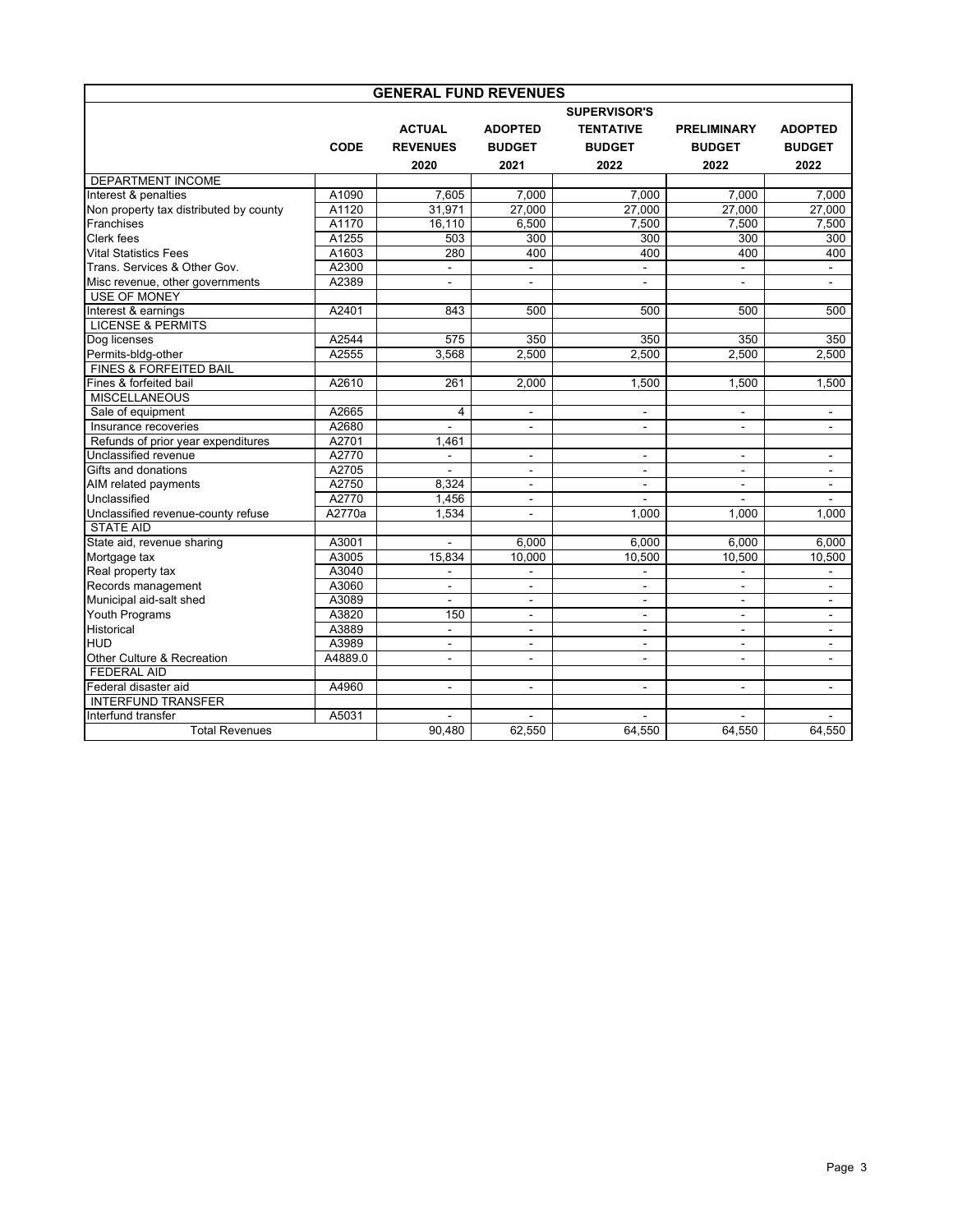| <b>ACCOUNTS</b>                                 | CODE                     | <b>ACTUAL</b><br><b>EXPENDITURES</b><br>2020 | <b>ADOPTED</b><br><b>BUDGET</b><br>2021 | <b>SUPERVISOR'S</b><br><b>TENTATIVE</b><br><b>BUDGET</b><br>2022 | <b>PRELIMINARY</b><br><b>BUDGET</b><br>2022 | <b>ADOPTED</b><br><b>BUDGET</b><br>2022 |
|-------------------------------------------------|--------------------------|----------------------------------------------|-----------------------------------------|------------------------------------------------------------------|---------------------------------------------|-----------------------------------------|
|                                                 |                          | <b>HIGHWAY FUND APPROPRIATIONS</b>           |                                         |                                                                  |                                             |                                         |
| <b>GENERAL REPAIRS</b>                          |                          |                                              |                                         |                                                                  |                                             |                                         |
| General repairs, personal                       | DA5110.1                 | 88,568                                       | 106,740                                 | 110.340                                                          | 110,340                                     | 110,340                                 |
| General repairs, overtime                       | DA5110.19                | 692                                          | 2.500                                   | 2.500                                                            | 2.500                                       | 2.500                                   |
| General repairs, contractual                    | DA5110.4                 | 155,072                                      | 131,000                                 | 131.000                                                          | 131,000                                     | 131,000                                 |
| General repairs, fuel                           | DA5110.415               | 22,331                                       | 50.000                                  | 50.000                                                           | 50.000                                      | 50.000                                  |
|                                                 | <b>TOTAL</b>             | 266,663                                      | 290,240                                 | 293,840                                                          | 293,840                                     | 293,840                                 |
| <b>IMPROVEMENTS</b>                             |                          |                                              |                                         |                                                                  |                                             |                                         |
| Improvement-CHIPS                               | DA5112.2                 | $\mathcal{L}_{\mathcal{A}}$                  | $\blacksquare$                          |                                                                  |                                             |                                         |
|                                                 | <b>TOTAL</b>             | ÷.                                           | $\blacksquare$                          | ÷.                                                               | ä,                                          | ÷,                                      |
| <b>MACHINERY</b>                                |                          |                                              |                                         |                                                                  |                                             |                                         |
| Machinery and equipment                         | DA5130.2                 | 48.723                                       | 60.000                                  | 60.000                                                           | 60.000                                      | 60.000                                  |
| Machinery, contractual                          | DA5130.4                 | 59,204                                       | 50.000                                  | 50,000                                                           | 50.000                                      | 50,000                                  |
|                                                 | <b>TOTAL</b>             | 107,927                                      | 110,000                                 | 110,000                                                          | 110,000                                     | 110,000                                 |
| <b>BRUSH &amp; WEEDS</b>                        |                          |                                              |                                         |                                                                  |                                             |                                         |
| <b>Brush &amp; Weeds</b>                        | DA5140.4                 | 1,188                                        | 1.000                                   | 1.000                                                            | 1.000                                       | 1.000                                   |
|                                                 | <b>TOTAL</b>             | 1,188                                        | 1.000                                   | 1,000                                                            | 1.000                                       | 1.000                                   |
| <b>SNOW REMOVAL</b>                             |                          |                                              |                                         |                                                                  |                                             |                                         |
| Snow removal, personal                          | DA5142.1                 | 95,626                                       | 76,976                                  | 79,616                                                           | 79,616                                      | 79,616                                  |
| Snow removal, overtime                          | DA5142.19                | 12.806                                       | 25.560                                  | 26,460                                                           | 26.460                                      | 26,460                                  |
| Snow removal, contractual                       | DA5142.4                 | 41,956                                       | 42,500                                  | 42,500                                                           | 42,500                                      | 42,500                                  |
|                                                 | <b>TOTAL</b>             | 150,388                                      | 145,036                                 | 148,576                                                          | 148,576                                     | 148,576                                 |
| <b>NATURAL RESOURCES</b>                        |                          |                                              |                                         |                                                                  |                                             |                                         |
| Emergency disaster work, contractual            | DA8760.4                 | $\blacksquare$                               | $\blacksquare$                          |                                                                  |                                             |                                         |
|                                                 | <b>TOTAL</b>             |                                              |                                         |                                                                  |                                             | L,                                      |
| <b>EMPLOYEE BENEFITS</b>                        |                          |                                              |                                         |                                                                  |                                             |                                         |
| Employee benefit-state retirement               | DA9010.8                 | 27,116                                       | 35,800                                  | 35,800                                                           | 35,800                                      | 35,800                                  |
| Employee benefit-social security                | DA9030.8                 | 14.634                                       | 16,900                                  | 17,100                                                           | 17.100                                      | 17.100                                  |
| Employee benefit-workers compensation           | DA9040.8                 | 18,526                                       | 28,000                                  | 28,000                                                           | 28,000                                      | 28,000                                  |
| Employee benefit-unemployment                   | DA9050.8                 | $\sim$                                       | 4,000                                   | 4,000                                                            | 4,000                                       | 4,000                                   |
| Employee benefit-disability                     | DA9055.8                 | 13                                           | 500                                     | 500                                                              | 500                                         | 500                                     |
| Employee benefit-health insurance               | DA9060.8                 | 41.821                                       | 76,120                                  | 78,000                                                           | 78,000                                      | 78,000                                  |
| Employee benefit-safety shoes                   | DA9060.8a                | 383                                          | 560                                     | 560                                                              | 560                                         | 560                                     |
|                                                 | TOTAL                    | 102.493                                      | 161.880                                 | 163.960                                                          | 163.960                                     | 163.960                                 |
| <b>DEBT SERVICE PRIN</b>                        |                          |                                              |                                         |                                                                  |                                             |                                         |
| <b>Statutory Note</b>                           | DA9720.6                 | $\blacksquare$                               | ÷.                                      | ÷.                                                               | ÷.                                          | ä,                                      |
|                                                 | <b>TOTAL</b>             |                                              |                                         |                                                                  |                                             | L.                                      |
| <b>INTEREST</b>                                 |                          |                                              |                                         |                                                                  |                                             |                                         |
| Bond anticipation note-interest                 | DA9720.7<br><b>TOTAL</b> | ÷.                                           | ÷.                                      |                                                                  |                                             |                                         |
|                                                 |                          | ×.                                           | ÷.                                      | ÷.                                                               | ÷.                                          | ä,                                      |
| <b>FUND TRANSFERS</b><br>Transfer to other fund |                          |                                              | 20,000                                  |                                                                  |                                             | 20.000                                  |
|                                                 | DA9901.9<br><b>TOTAL</b> | $\sim$                                       | 20.000                                  | 20,000<br>20.000                                                 | 20,000<br>20.000                            | 20.000                                  |
|                                                 |                          | 628.658                                      |                                         | 737.376                                                          |                                             |                                         |
| <b>Total Highway Appropriations</b>             |                          |                                              | 728,156                                 |                                                                  | 737,376                                     | 737,376                                 |

|                                   | <b>CODE</b> | <b>ACTUAL</b><br><b>REVENUES</b> | <b>ADOPTED</b><br><b>BUDGET</b> | <b>TENTATIVE</b><br><b>BUDGET</b> | <b>PRELIMINARY</b><br><b>BUDGET</b> | <b>ADOPTED</b><br><b>BUDGET</b> |
|-----------------------------------|-------------|----------------------------------|---------------------------------|-----------------------------------|-------------------------------------|---------------------------------|
|                                   |             | 2020                             | 2021                            | 2022                              | 2022                                | 2022                            |
| Service for other governments     | DA2300      | 69.541                           | 38,000                          | 38,000                            | 38.000                              | 38,000                          |
| Interest and earnings             | DA2401      | 588                              | 600                             | 600                               | 600                                 | 600                             |
| Sale of scrap                     | DA2650      | 5,192                            | $\overline{\phantom{0}}$        |                                   |                                     |                                 |
| Sale of equipment                 | DA2665      | ٠                                | $\overline{\phantom{a}}$        | $\overline{\phantom{0}}$          | ۰                                   | ۰                               |
| Insurance recoveries              | DA2680      | ٠                                | $\overline{\phantom{0}}$        | ۰                                 | ۰                                   | ۰                               |
| Refund of prior year expenditures | DA2701      | 61                               | $\overline{\phantom{0}}$        |                                   |                                     |                                 |
| Unclassified                      | DA2770      | 967                              | $\overline{\phantom{a}}$        | ٠                                 | ٠                                   | ۰                               |
| <b>STATE AID</b>                  |             |                                  |                                 |                                   |                                     |                                 |
| Consol. hwy                       | DA3501      | 154.865                          | 131.000                         | 131,000                           | 131,000                             | 131,000                         |
| Other transportation              | DA3589      | $\overline{a}$                   | $\overline{\phantom{0}}$        | ٠                                 | ۰                                   |                                 |
| State aid revenue                 | DA3960      | ٠                                | $\overline{\phantom{0}}$        | ۰                                 | ۰                                   | ۰                               |
| <b>FEDERAL AID</b>                |             |                                  |                                 |                                   |                                     |                                 |
| Federal aid revenue               | DA4960      | ۰                                | $\overline{\phantom{0}}$        | $\overline{\phantom{0}}$          | ۰                                   | ۰                               |
| <b>FUND TRANSFERS</b>             |             |                                  |                                 |                                   |                                     |                                 |
| Interfund transfers               | DA5031      | -                                |                                 | ۰                                 | ۰                                   |                                 |
| <b>Total Revenues</b>             |             | 231,214                          | 169.600                         | 169.600                           | 169.600                             | 169,600                         |